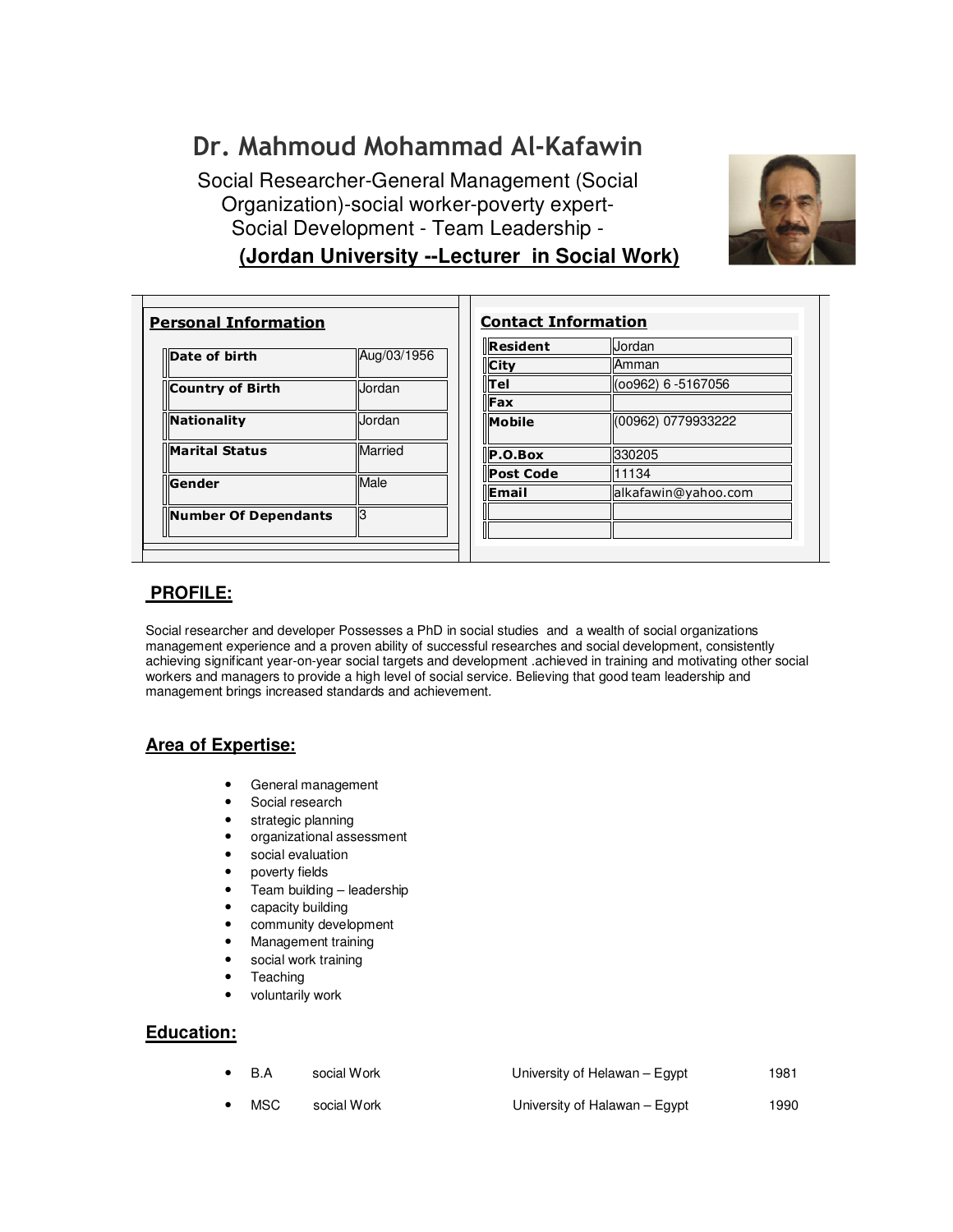| $\bullet$ MSC | social planning & management University of Wales - U.K |  | 1999 |
|---------------|--------------------------------------------------------|--|------|
|               |                                                        |  |      |

• PhD social studies University of Wales - U.K 2002

•

# **Work Experience:**

## **Minster of labor: 9/2/2011-17/10/2011**

| ❖ General Director | <b>National Aid Fund</b> | 2004-1/7/2010 |
|--------------------|--------------------------|---------------|
|                    |                          |               |

#### **Responsible for:**

- Working with Board of Directors to establish NAF policies.
- Implement strategic plans for NAF and direct the next phase growth and sustainability efforts of NAF, maintaining its excellence and accountability as a leading social work organization in Jordan.
- Guiding the annual activities and progress towards a broad set of organizational, programmatic, and financial goals.
- Recruiting, developing, supervising and evaluating directly and indirectly the administrative and programmatic staff.
- Maintaining excellent internal and external communication with board members, stakeholder, staff and beneficiaries

### **Director Jordan Hashemite fund for human development 2002-2004**

#### **Responsible for:**

- Coordinate the work between the community development centers in Jordan**.**
- Working closely with community development centers to develop and implement strategic plan and local community development programs.
- Evaluating the implemented programs.

## **Director Directorate of planning and monitoring 2001-2002**

#### **Responsible for:**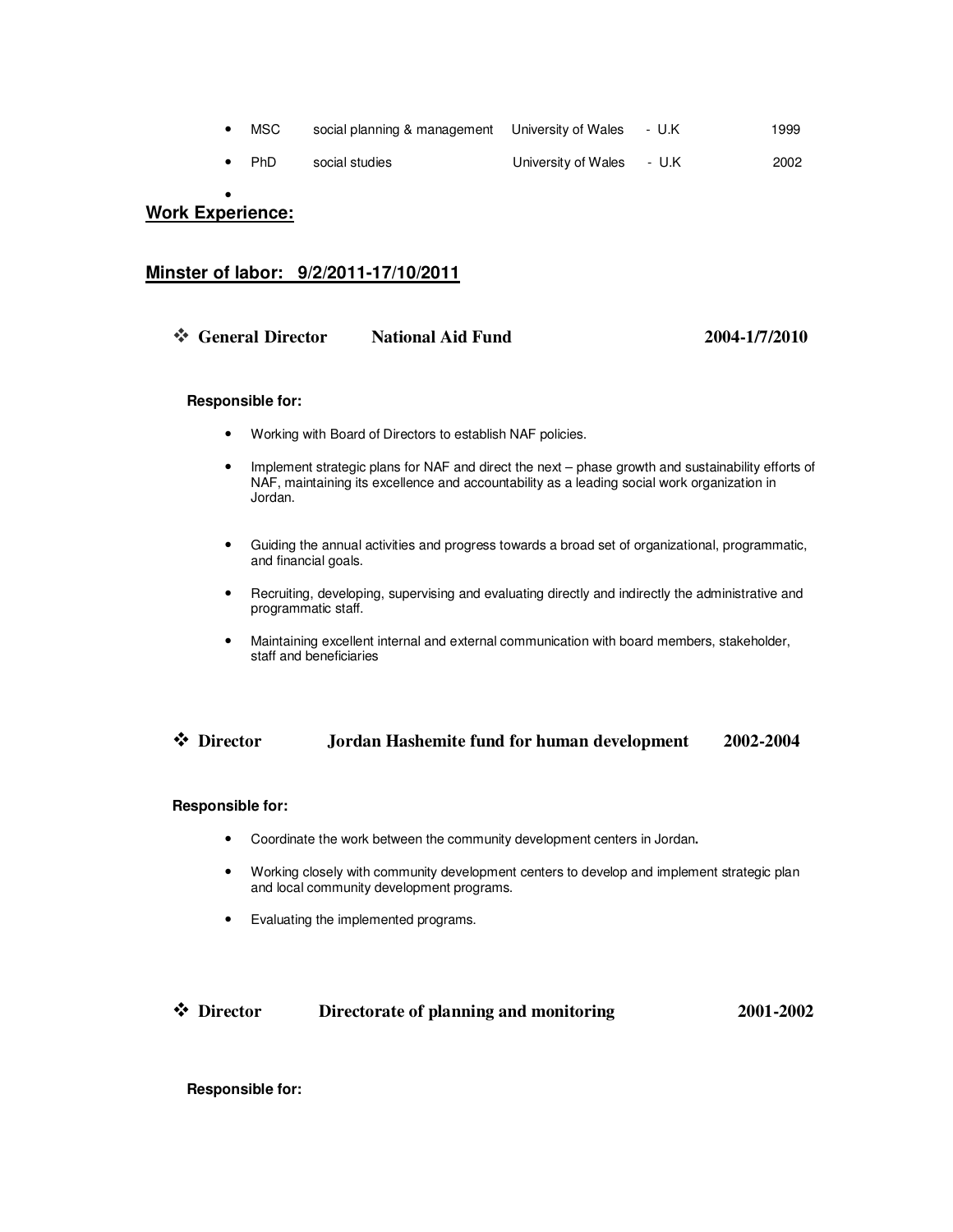- Working with the directorates and departments of Social Development Ministry to prepare the annual departmental annual work plans.
- Preparing the training plans for the employees of the Ministry of Social Development.

## **Director Directorate of local community development- MoSD 1996-1998**

#### **Responsible for:**

- working with development centers and NGO`s in Jordan to plan and exemplify best practices in social development.
- evaluating the development centers and NGO`s in Jordan and submitting reports and recommendations to the minister

#### **Director Directorate of social development - MoSD 1991-1996**

#### **Responsible for:**

- supervising the overall work of the directorate,
- planning all activities that's related to community development, NGO`s, social defense, and special education centers.
- examining and submitting reports and recommendations to the minister

#### **Director Special Education and Vocational Rehabilitation centers 1981-1991**

#### **Responsible for:**

- supervising the overall work of the Special Education and Vocational Rehabilitation centers,
- planning all activities that's related to Special Education and Vocational Rehabilitation centers
- Submitting reports and recommendations to the minister.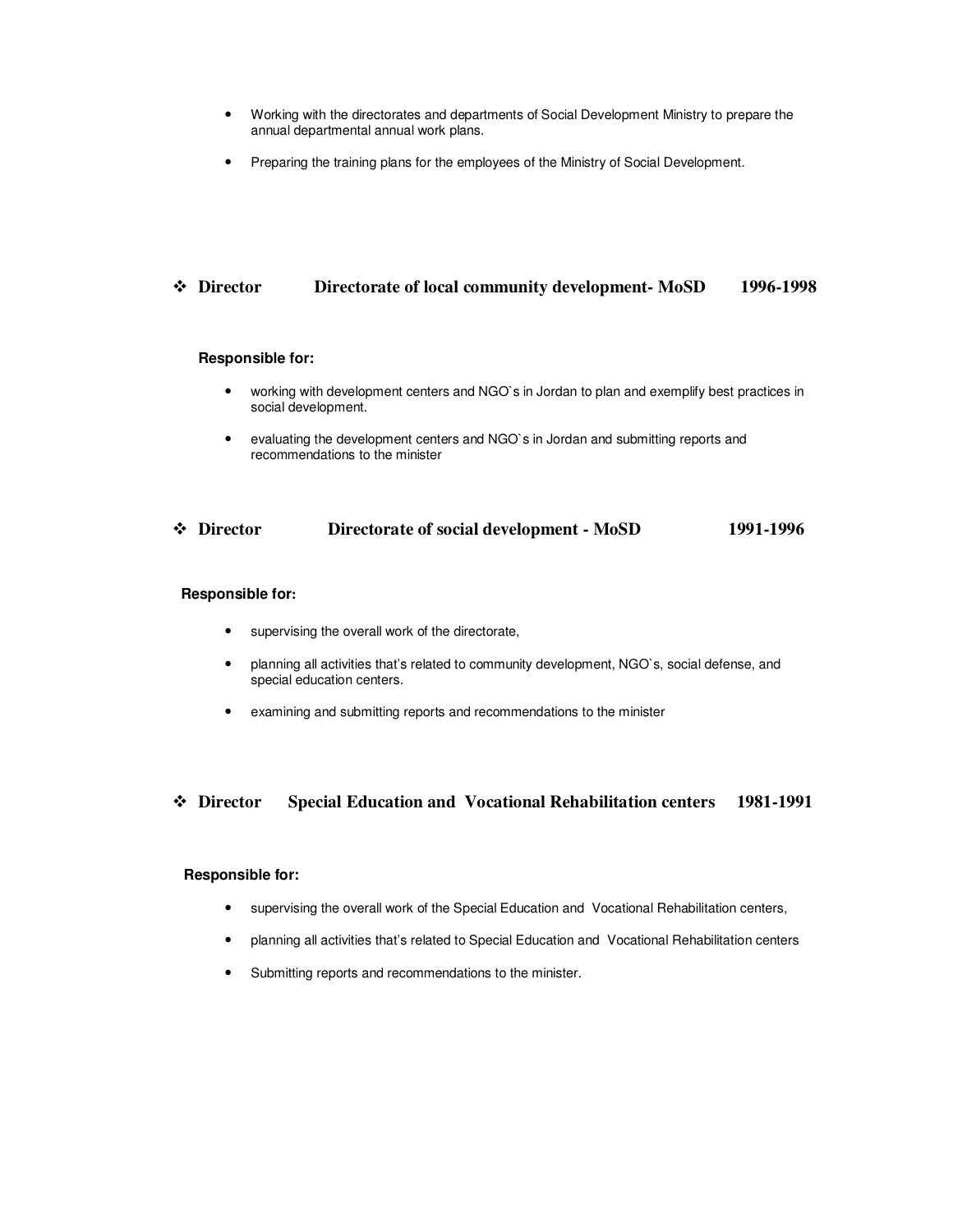# **Professional Experience:**

## **Academic lecturer :**

- Jordan university --lecturer in social work
- Working for Hashemite University as non forked lecturer.
- Working for Jordan university as non forked lecturer
- Working for Prince Rahma College of Social Work as part time lecturer in the field of social work.

## **Trainer** :

- participate in a number of international seminars and workshops related to the following subjects:
	- -Development of the services of disable ( Yugoslavia)
	- -Training of experts and counterparts on vocational rehabilitation projects (Geneva).
	- -Volunteer and community services (USA).
	- -Management of Public Expenditure and social policy (World Bank – Cairo).
- participate in a number of local seminars and workshops related to the following subjects:
	- -Special needs
	- -Youth problems
	- -Funding of small projects
	- -Training of the poor and unemployed.
	- -The role of the voluntary societies.
- executing several training programs in different areas such as :
	- social work